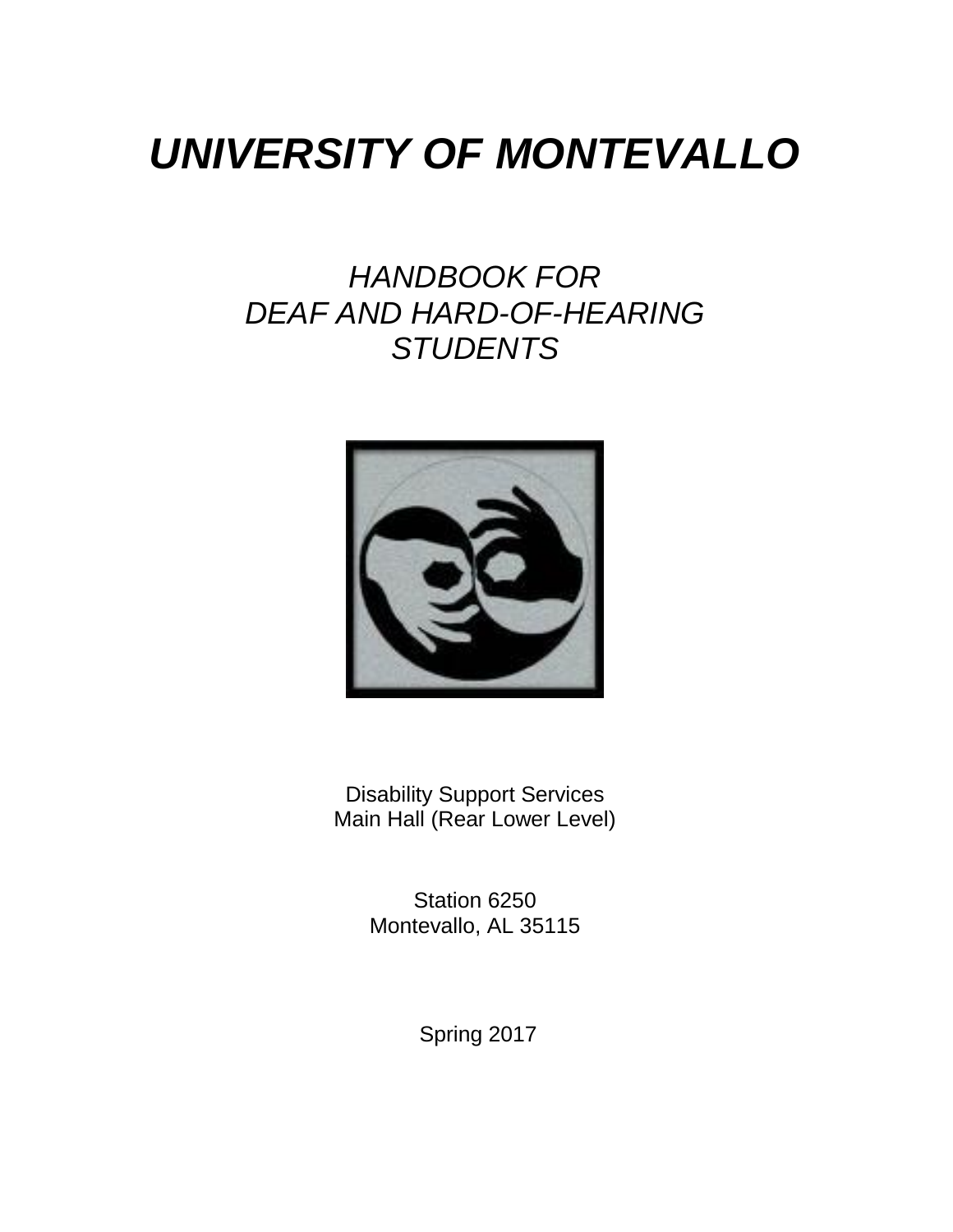### **Introduction**

The University of Montevallo wants to provide all students with equal opportunity. Disability Support Services (DSS) provides a general resource guide (handbook) for all students with disabilities. As deaf and hard-of-hearing (D/HOH) students sometimes have services which require more time and detail, DSS has prepared this D/HOH Handbook to explain procedures. Students should read it thoroughly and contact staff with any questions.

Disability Support Services University of Montevallo Station 6250 Montevallo, AL 35115 <http://www.montevallo.edu/dss> [DSS@montevallo.edu](mailto:DSS@montevallo.edu) 205-665-6250 205-665-6255 (fax)

# **Registering with Disability Support Services**

- **Self-Identify:** Prospective and current students are encouraged to contact DSS directly, as early as possible, to request services. Students should complete a **DSS Application**, which can be obtained in the office or printed from the DSS website: [http://www.montevallo.edu/about-um/administration/student-affairs/disability-support](http://www.montevallo.edu/about-um/administration/student-affairs/disability-support-services/getting-started/forms-and-procedures/)[services/getting-started/forms-and-procedures/](http://www.montevallo.edu/about-um/administration/student-affairs/disability-support-services/getting-started/forms-and-procedures/)
	- **Provide Documentation:** Students requesting disability-related services or accommodations should provide appropriate documentation of disability. In the case of Deaf/HOH students, this documentation usually consists of audiology reports, records of the use of previous school services, and/or recommendations for accommodations from audiologists, deaf education teachers or Vocational Rehabilitation counselors. **Documentation guidelines** for sensory disabilities may be obtained from the DSS office or at the following link to our website: [http://www.montevallo.edu/about-um/administration/student-affairs/disability](http://www.montevallo.edu/about-um/administration/student-affairs/disability-support-services/getting-started/documentation-guidelines/)[support-services/getting-started/documentation-guidelines/.](http://www.montevallo.edu/about-um/administration/student-affairs/disability-support-services/getting-started/documentation-guidelines/)
	- Eligibility for services is determined based on documentation, including evidence of the need for services and accommodations, and DSS professional judgment. If additional information is needed, the DSS staff will notify the student.
	- **Make a Request for Accommodations:** Students should contact DSS to schedule an intake appointment. An interpreter should be requested if needed for this appointment. DSS paperwork and procedures will be reviewed with the student at this appointment. Students must meet with DSS staff for the first appointment, but may request accommodations for later semesters by simply completing the accommodation request form. Request forms are available in the office and on the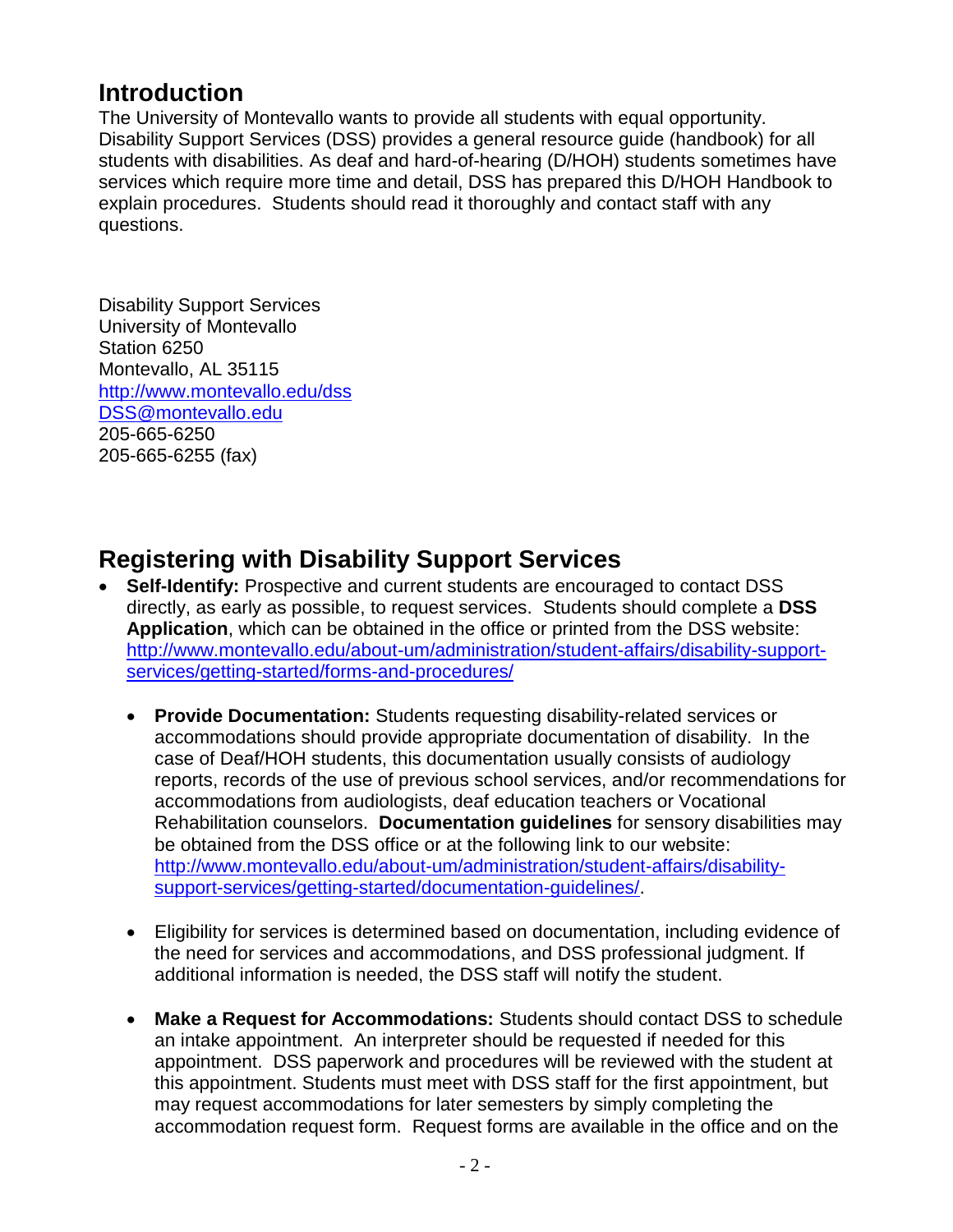website at the following link: [http://www.montevallo.edu/about](http://www.montevallo.edu/about-um/administration/student-affairs/disability-support-services/getting-started/forms-and-procedures/)[um/administration/student-affairs/disability-support-services/getting-started/forms](http://www.montevallo.edu/about-um/administration/student-affairs/disability-support-services/getting-started/forms-and-procedures/)[and-procedures/](http://www.montevallo.edu/about-um/administration/student-affairs/disability-support-services/getting-started/forms-and-procedures/)

## **Student Rights**

Students at the University of Montevallo receiving services through the DSS office have a right to receive effective accommodations and services. DSS cannot guarantee "success", but we strive to provide equal opportunity.

- **Qualified Interpreters and Captionists:** Students who use sign language interpreting services or captioning services (including C-Print) have a right to interpreters or captionists who are both qualified and professional. DSS ensures that all our interpreters are in compliance with Alabama state law [\(http://www.albit.state.al.us/\)](http://www.albit.state.al.us/). DSS also makes every effort to match captioning needs with the appropriate service provider.
- **Student Satisfaction:** Students who believe their interpreting or captioning services are ineffective should contact the DSS Director immediately. DSS staff will meet with the student to discuss the concerns and seek to find the best possible solution provide effective communication in the classroom and in other campus services.

DSS cannot always guarantee that another interpreter can be found, but does assure that the University will hire only qualified interpreters in compliance with state law. DSS will also address any student request or concern on a case-by-case basis to ensure students have access to communication in the classroom in a manner that is effective and comfortable.

Student may request specific interpreters or captionists, but requests cannot always be honored. DSS will do all that is possible to provide effective services while considering the disability and administrative needs of all students and faculty involved.

- **Evaluations:** Students have a right to complete evaluations on all interpreters/captionists at the end of a semester. The evaluation form is at the end of this handbook, or can be requested in the DSS office or via email.
- **Grievance Procedure:** The University has a student grievance process for disabilityrelated concerns. Students are invited to discuss any disability-related concerns with DSS staff, but all students may follow the University grievance process if they do not feel their concerns were resolved. The specific grievance procedure is included within the *Disability Resource Guide: A Handbook for Students* and is also posted on the DSS website.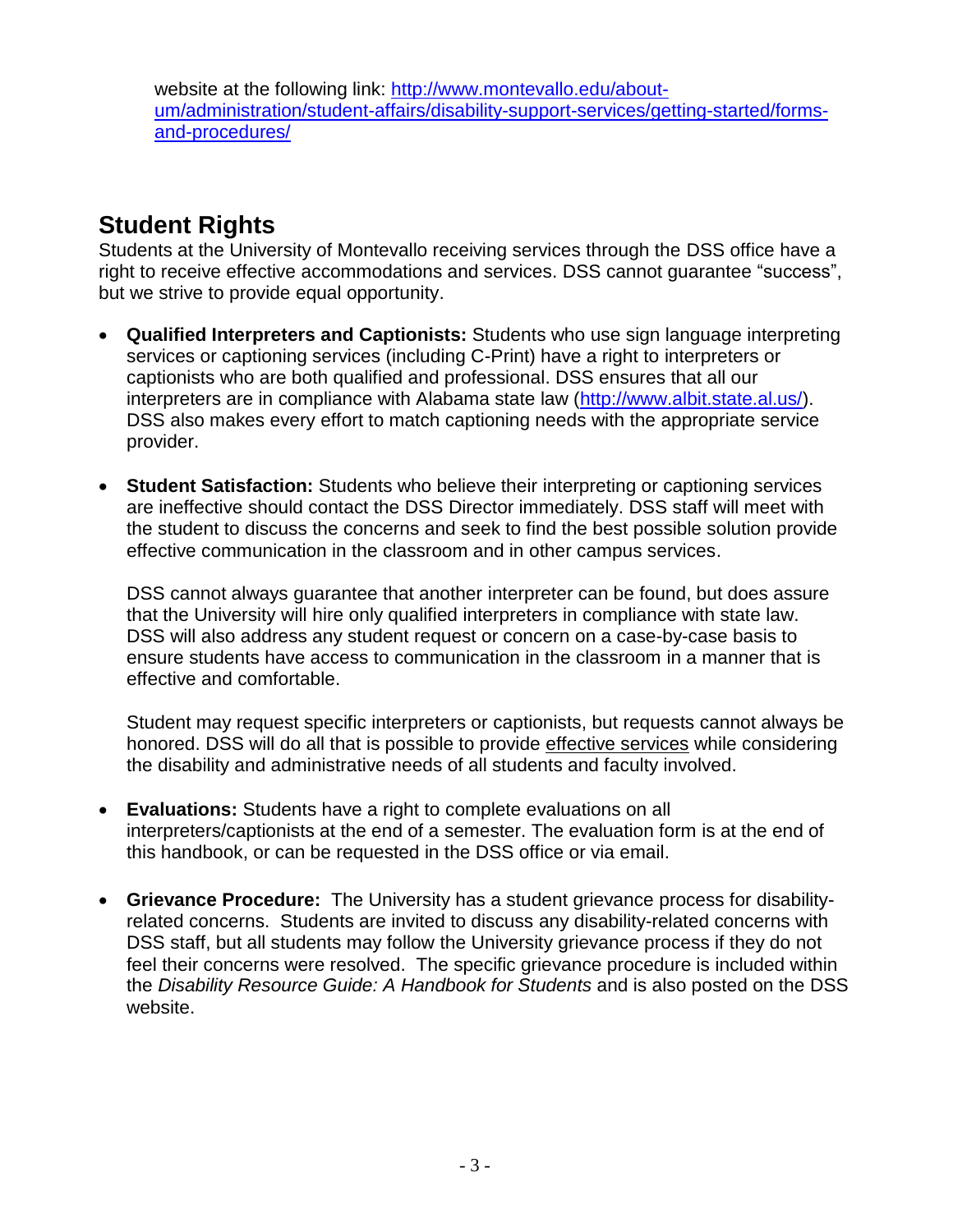# **DSS Accommodations and Procedures**

#### **Classroom Accommodations**

- Students wishing to use accommodations should complete a Request for Accommodation Letter each term. The request form is available in the DSS office or can be printed from the DSS website.
- Turn the request form in to the DSS office (in person, via email, postal mail or fax). DSS staff will prepare Accommodation Letters, and students must return to DSS to pick up the letters.
- Students should meet with each instructor to review and sign these letters, so the instructor knows what class accommodations are needed. Students will be given two letters (and DSS-addressed envelope) for each requested class. Students should meet with Faculty during office hours or make an appointment. (Do not try to discuss the letters in the classroom.)
- Faculty will keep one copy and return the other copy to DSS in the attached envelope.

#### **Disability-Related Housing Requests**

- Students who may have disability-related housing requests should turn in their housing application as early as possible, indicating the need for the accommodation on the application. For D/HOH students this often includes a flashing fire alarm, but students may have other medical, mobility or psychiatric needs. The University will make every effort to meet such requests, but does require timely notice. The priority deadline for new students for a fall term is May 1.
- Students should send documentation supporting the need for the housing/dietary accommodation, along with a completed Disability-Related Housing & Dietary Request form to the DSS office. DSS will review the request and send a recommendation to Housing. If further information is needed, the student will receive a letter indicating what information is required. **Disability-Related Housing & Dietary Request** forms are available in the DSS office or can be printed from the DSS website using the following link: [http://www.montevallo.edu/about-um/administration/student](http://www.montevallo.edu/about-um/administration/student-affairs/disability-support-services/getting-started/forms-and-procedures/)[affairs/disability-support-services/getting-started/forms-and-procedures/](http://www.montevallo.edu/about-um/administration/student-affairs/disability-support-services/getting-started/forms-and-procedures/)
- Some rooms in each residence hall are equipped with flashing fire alarms. Please make requests for these rooms early (see note about deadlines above).
- Please advise DSS if any additional alarms/equipment are needed
- Flashing door knocker notifiers are available for check-out through the DSS office. (Residential College has built-in notification systems in specific suites.)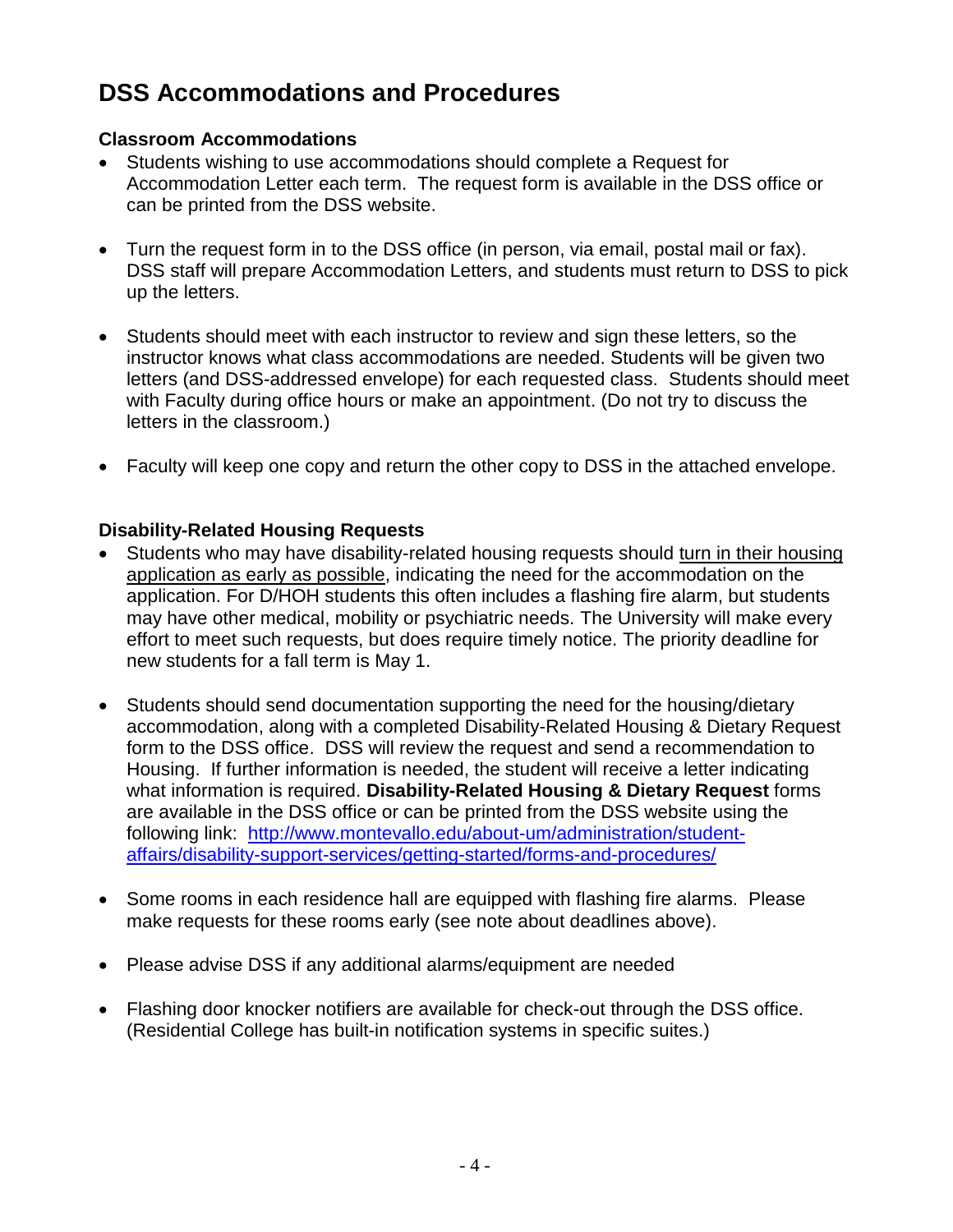#### **Sign Language Interpreters/Captionists**

- Students who qualify for sign language interpreting or real-time (speech-to-text) captioning can request such services for classes and other University-sponsored events.
- Students should contact DSS to provide classroom interpreting/captioning needs, but should also provide notice for needs outside normal classroom hours, such as group work, meetings with faculty or field trips.
- Interpreting/captioning requests for non-academic university activities is coordinated through DSS, but may require coordination with the sponsoring department or organization. Students should notify DSS and the event sponsor of the need for an interpreter or captionist.

#### **Timeliness of Requests**

- Interpreters and captionists can be hard to find with short notice. There are rarely enough to meet all demands in our community, especially at the university level. DSS requests advance notice in order to more effectively and efficiently serve students.
- For new classes (registration or drop/add) **advance notice** is defined as **at least 3 weeks** before classes begin. **For other requests (such as group work, project meetings, faculty meetings), advance notice is defined as at least 3 days prior to the meeting/event.**
- DSS understands that situations may not always allow for such notice, and staff will make every reasonable effort to locate an interpreter or captionist for all requests, including those received late.
- Students who prefer interpreters should indicate to DSS if a captionist would be an acceptable alternative, in the event that no interpreter can be located, or in the case that an interpreter is absent due to an emergency.

#### **Priority Registration**

- Student receiving accommodations from DSS are eligible to register on the first day of pre-registration, regardless of class status (freshman, sophomore, etc.) This is called priority registration, which is designed to assist DSS is setting up services more quickly and efficiently.
- Eligible students must request early advising appointments (with their advisor) and then notify DSS that they are eligible to register.
- Students are responsible for checking their Banner account for any holds that will prevent registration. These could include unpaid parking tickets or holds from the Cashier, Health Services, Housing, etc. If students have any holds, they will **NOT be able to register**, which means they might miss the benefit of priority registration. DSS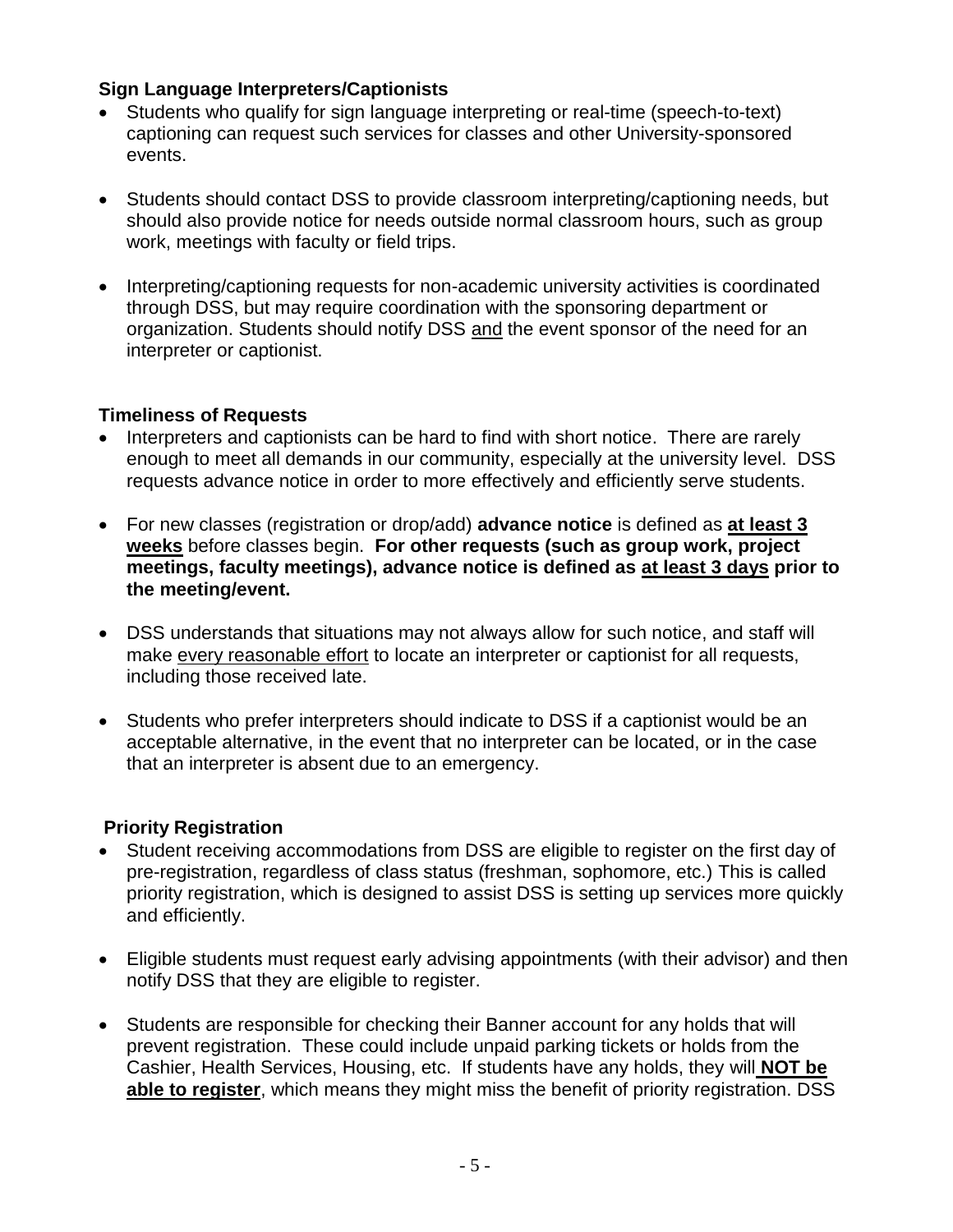can NOT clear these holds; if there is a hold on an account, the student must contact the office who placed the registration hold.

#### **Notetaking Services**

- If notetaking support is needed for a class, the student will need to request an Accommodation Letter from DSS at the beginning of each semester to give to the instructor. The instructor may not know that notetaking is needed without this Accommodation Letter. Students must also complete and return in the gold Notetaking Support form given to them by DSS. This form confirms the classes in which the student is requesting notetaking support.
- Regular attendance is necessary. Notes do not have to be provided for classes if not attended. Notetaking support is to supplement information provided during a lecture, not to replace attendance during the lecture.
- Class notes will be delivered through a student's ForUM email account. Students should review these notes and promptly notify DSS of any concerns.
- If no notes are received within a week or so of notifying faculty of the need for a notetaker, the student should contact DSS.

#### **Attendance and Punctuality**

- The University Bulletin states that class attendance is considered essential to a Montevallo liberal arts educational experience. The University wishes to provide interpreting/captioning in a manner that is effective and efficient, so we encourage attendance and advance notification of absences.
- Students are required to notify (email/text information will be provided) the DSS office as early as possible if you will be late or miss a class. Students may also contact the interpreter or captionist as well, if they have the contact information for the service provider. Service providers are also held to a high standard regarding attendance and punctuality.
- If an interpreter or captionist does not arrive, and has not provided any notice to the student that s/he might be late, the student should contact the DSS office. Efforts will be made to locate another service provider, but if there is no one available, DSS may attempt to record the remainder of the lecture so that it may be interpreted or transcribed later. Additional notes or a review of information with the faculty member when an interpreter becomes available can also be requested. Repeated tardiness or absences on the part of an interpreter or captionist can be grounds for dismissal.
- A *No-Show* is defined as a student's failure of any notice regarding an absence before a class begins. Exceptions can be made for true emergencies (car accidents, sudden illness making a text or relay call unreasonable, unexpected serious family illness, etc.). Emergencies do not include a change in work schedule, a scheduled doctor's appointment, studying for another class, etc.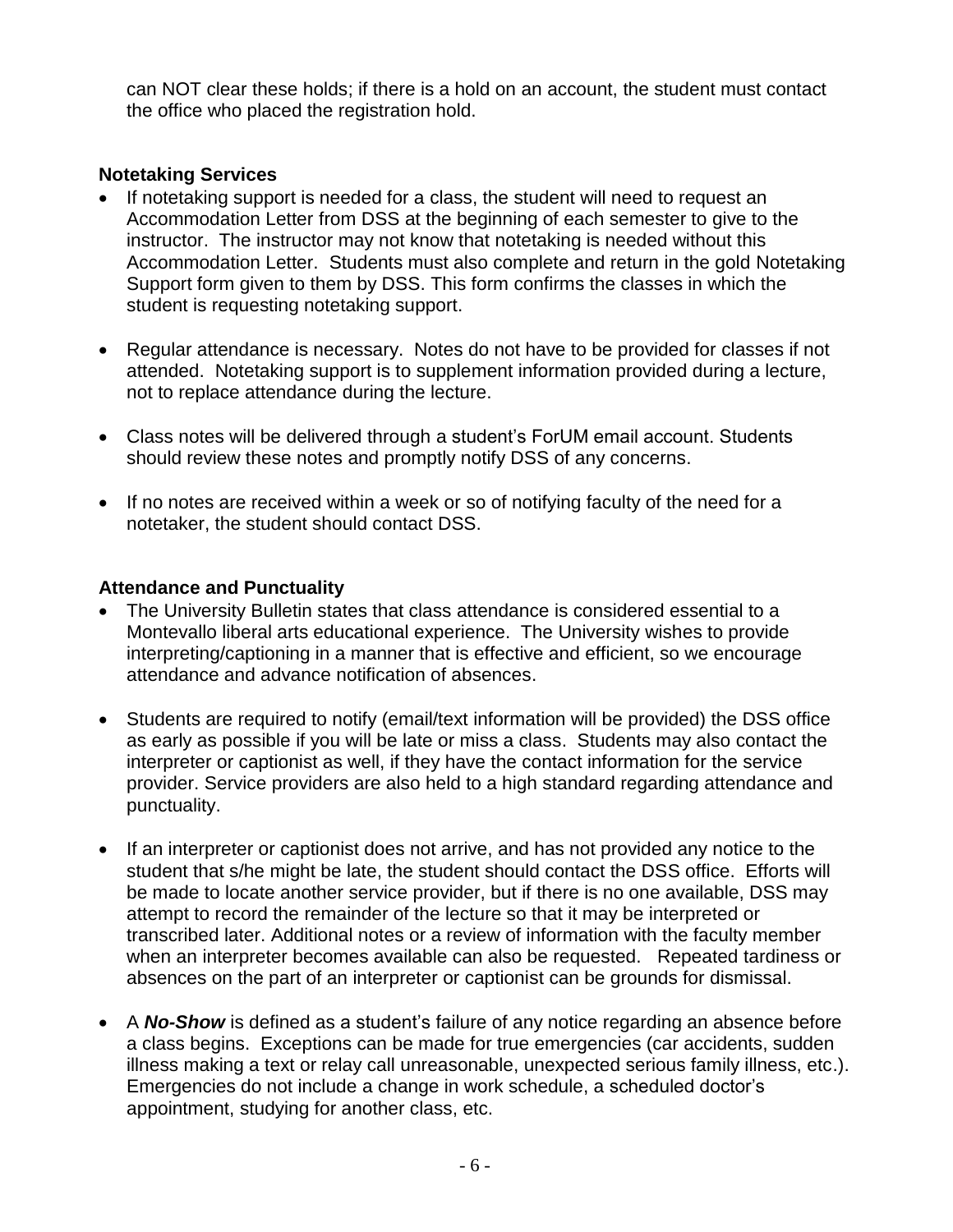- Late Notice is defined as less than 24 hours before the class or event that the student will miss.
- Repeated *No-Shows* or *Late Notices* can cause a suspension of interpreting or captioning services. Interpreters and captionists are expected to report *No-Shows* and *Late Notices* to DSS staff.
- If a student cannot provide 24 hours' advance notice of an absence, notification is requested as soon as possible.
- If a student will be absent from one class, but plans to attend a later one in the same day, notification to DSS is essential, as a *No-Show* to one class may affect services for the rest of that day. (For example, if car trouble affects the student's attendance at 8 am, but the student plans to be in a 10 am class, he or she should text/call/email DSS staff. No contact may result in DSS releasing the interpreter or changing his/her assignment, meaning there would not be an interpreter available at the second class.)
- Interpreters/Captionists will wait only 15 minutes from the start time of a 50 minutes class/event before leaving (20 minutes for a longer class /event). Students should make every attempt to contact the interpreter/captionists or DSS if they know they will be late. After the set time, an interpreter/captionist may leave and the class will be counted as a *No-Show*.
- After three (3) *No-Shows*, DSS will send a written notice to the student regarding the possibility of services being suspended. If a student misses an additional class without sufficient notice after the written warning, the student will need to make an appointment with the DSS Director to discuss continuation of services.

#### **Health Services**

- All enrolled students (including Deaf/HOH students) must turn in a complete medical form, a TB questionnaire and vaccination records to the Student Health Services office.
- If these forms are not provided to the Student Health Services office, a registration hold will be put on the student's account, preventing registration for classes, which also means the student may miss priority registration (explained earlier in this handbook).

#### **UM Alert (emergencies, closings, etc.)**

- The University of Montevallo has acquired a rapid alert and notification system called "UM Alert". This system provides the University with an effective tool for informing students, faculty and staff of human or natural threats. Alerts may be sent for emergency events occurring on or near campus, or when the campus is closing due to violent weather or winter storms.
- Students can adjust their settings for notification (such as text, email, voice message, etc.) through the UM Alert section in ForUM. Additional text numbers can also be added.